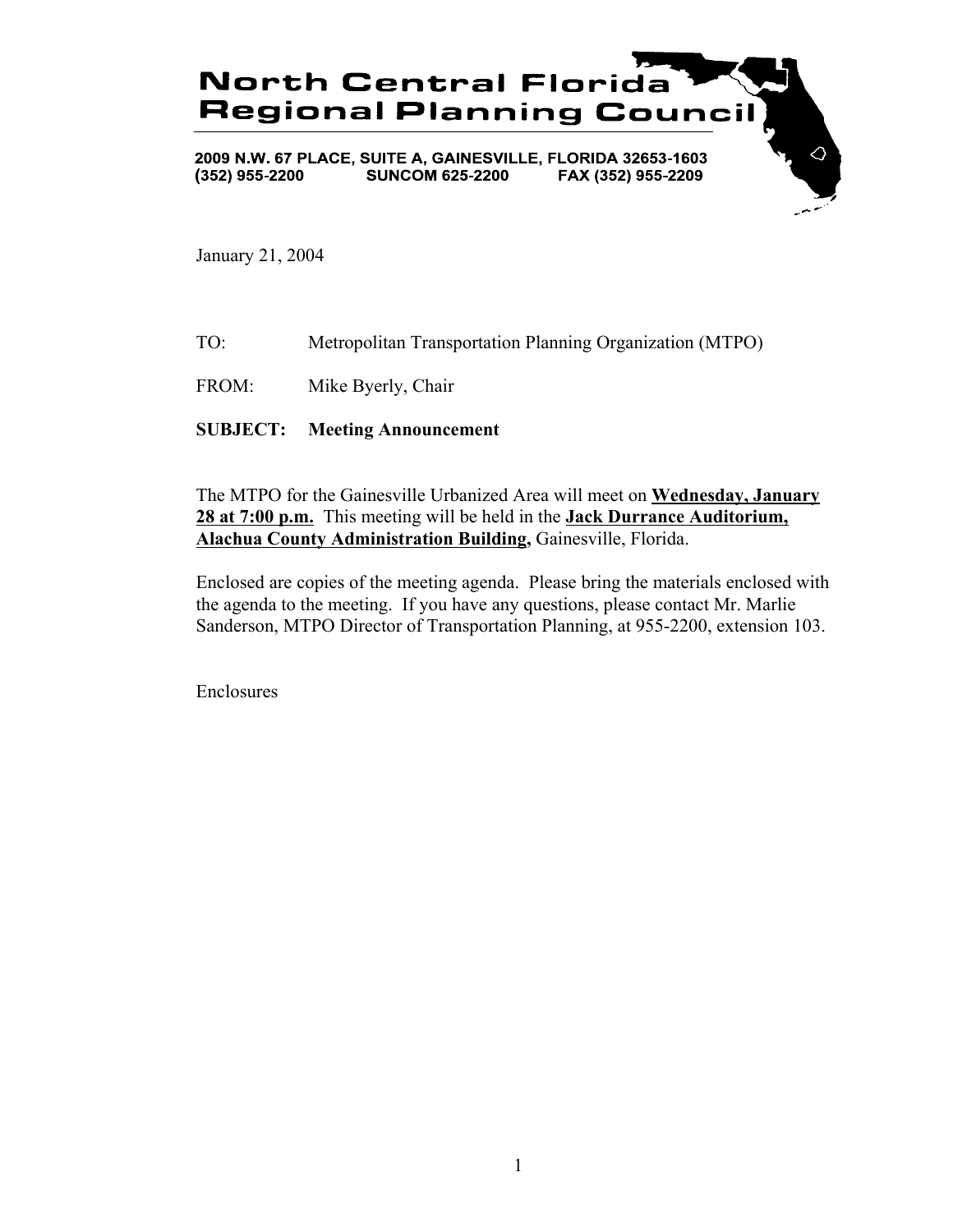

### **AGENDA METROPOLITAN TRANSPORTATION PLANNING ORGANIZATION FOR THE GAINESVILLE URBANIZED AREA**

**Jack Durrance Auditorium Wednesday, 7:00 p.m. Alachua County Administration Building January 28, 2004 Gainesville, Florida**

### **STAFF RECOMMENDATION**

### **Page # 3 I. Approval of the Meeting Agenda APPROVE BOTH AGENDAS and Consent Agenda**

The MTPO needs to review and approve both agendas

#### **Page # 37 II. Dr. Kermit Sigmon Citizen Participation Award**\* **PRESENT AWARD**

This year, the Citizens Advisory Committee (CAC) has selected Dr. Linda Crider to receive this award

**Page # 39 III. Citizens Advisory Committee FILL SEVEN VACANT POSITIONS Vacant Positions**

The MTPO has twelve applications for seven vacant positions

**Page # IV. MTPO Audit Review Committee APPROVE STAFF RECOMMENDATION**

> Each year, the MTPO appoints the Secretary-Treasurer and one other member to this Committee

**Page # 87 V. Florida Department of Transportation (FDOT)- FORWARD COMMENTS Strategic Intermodal System TO FDOT** 

FDOT is requesting comments concerning this proposed system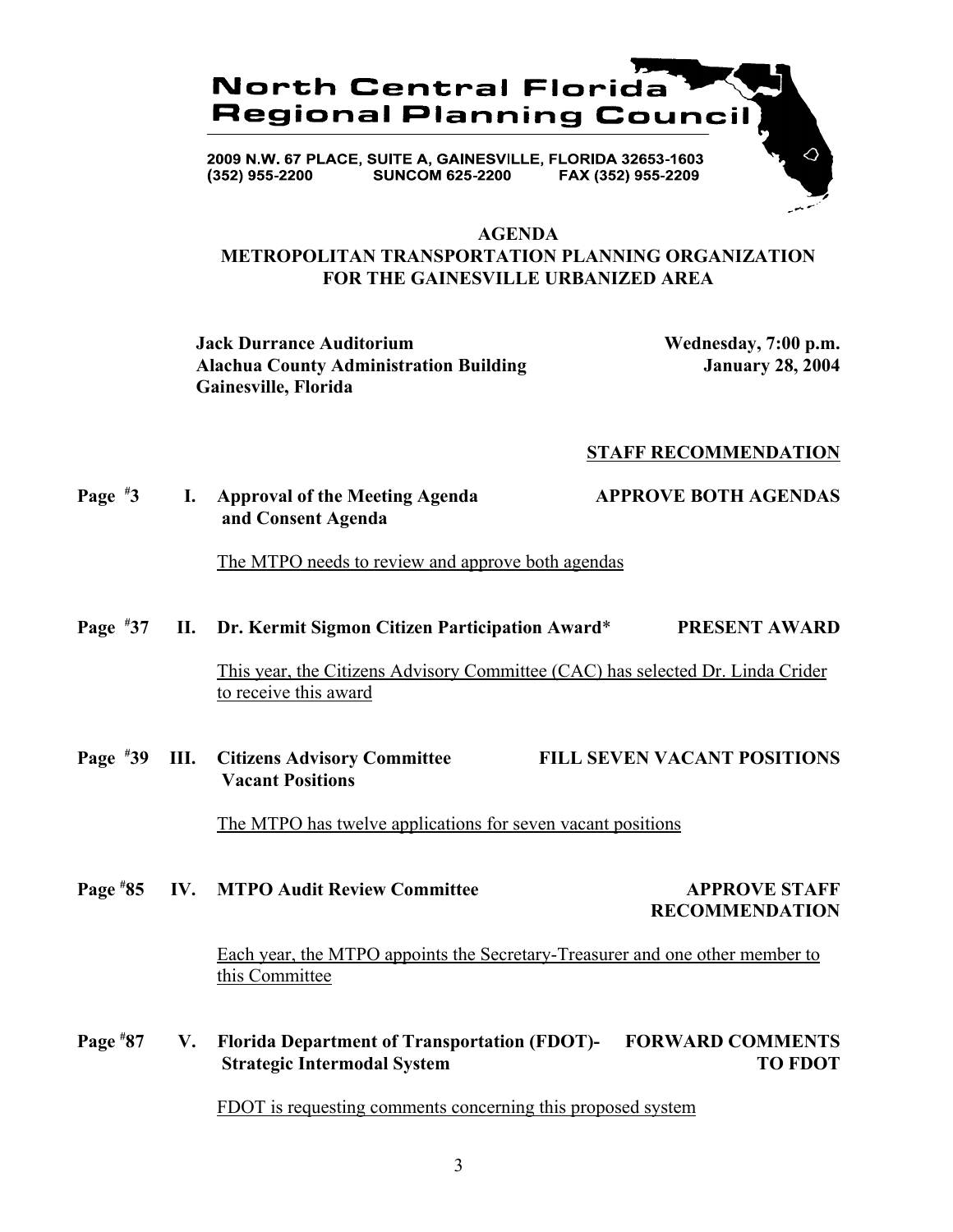### **Page # 125 VI. W. University Avenue Right-of-way Acquisition APPROVE STAFF**

**RECOMMENDATION**

The County Commission is requesting that the MTPO ask FDOT to revise its plans to acquire right-of-way on University Avenue

### **Page # 131 VII. School Board of Alachua County- RECEIVE TRAFFIC SAFETY Transportation Rezone Proposal TEAM REPORT**

The Traffic Safety Team is requesting a dialogue between the School Board, MTPO, City of Gainesville and Alachua County concerning this proposal

### **Page # 141 Long Range Transportation Plan 414 AUTHORIZE STAFF TO** Amendment- SW 24<sup>th</sup> Avenue SCHEDULE PUBLIC HEARING

The County Commission is requesting an amendment to the MTPO long range transportation plan to show SW 24<sup>th</sup> Avenue as a two-lane road

### **Page # 145 IX. Long Range Transportation Plan DECIDE WHETHER TO RESCHEDULE** Update **THE MARCH 11 MEETING**

The MTPO's consultant, The Corradino Group, will discuss the coming two-year schedule to update this plan

#### **Page # 171 X. Next MTPO Meeting AGREE TO MEET ON MARCH 11**

At this time, we are not aware of any agenda items that require the MTPO to meet in February

### **XI. Comments\***

- **A. MTPO Members**
- **B. Citizens**
- **C. Chair's Report (if necessary)**

Please bring the enclosed materials to the meeting. If you have any questions regarding the agenda items or enclosed materials, please contact Mr. Marlie Sanderson, MTPO Director of Transportation Planning, at 955-2200, extension 103.

\*No handout included with the enclosed agenda material.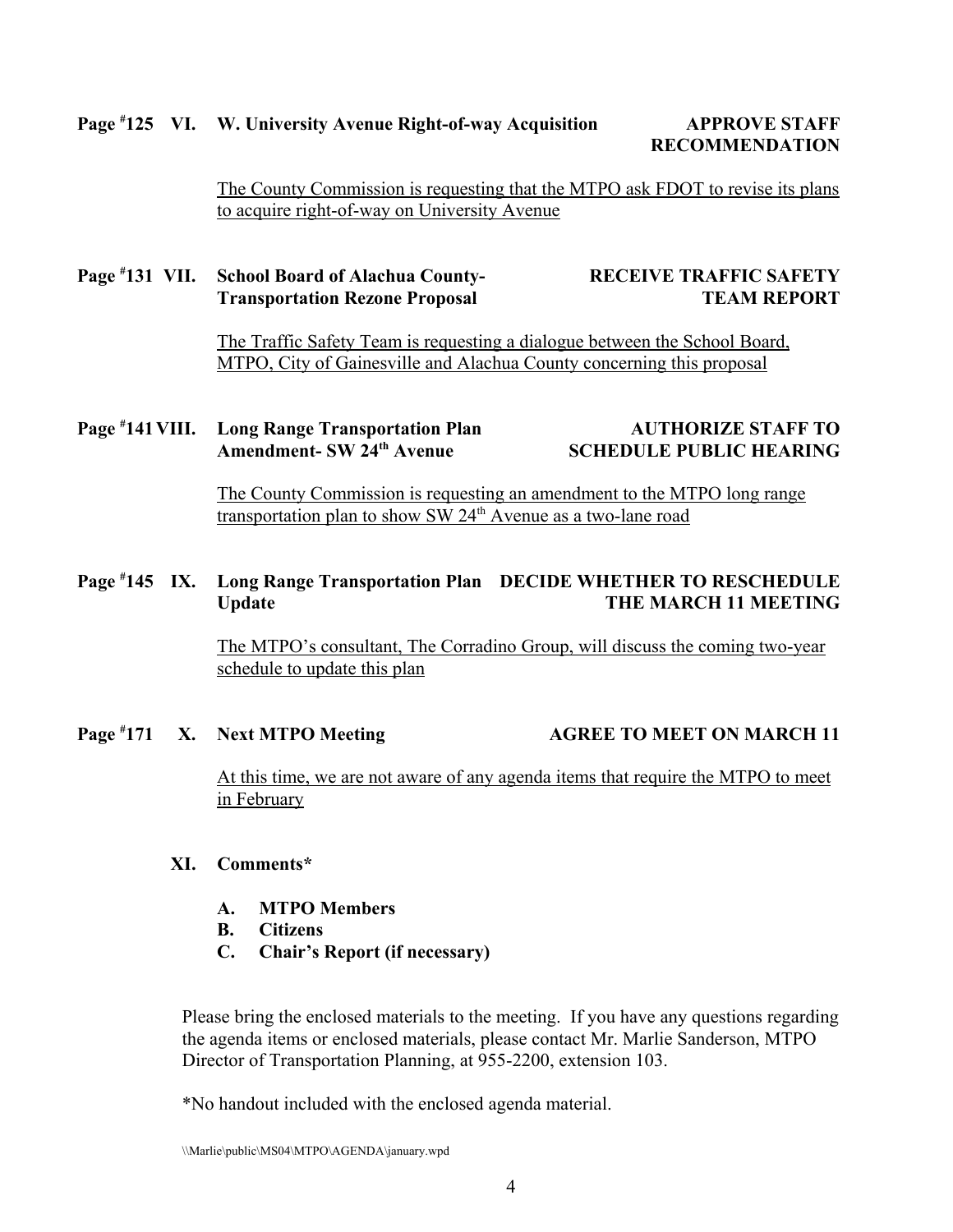# **North Central Florida Regional Planning Counci**

2009 N.W. 67 PLACE, SUITE A, GAINESVILLE, FLORIDA 32653-1603 **SUNCOM 625-2200**  $(352)$  955-2200 FAX (352) 955-2209

**CONSENT AGENDA**

### **METROPOLITAN TRANSPORTATION PLANNING ORGANIZATION FOR THE GAINESVILLE URBANIZED AREA**

**Jack Durrance Auditorium Wednesday, 7:00 p.m. Alachua County Administration Building January 28, 2004 Gainesville, Florida**

### **STAFF RECOMMENDATION**

| Page $*7$        | CA.1 | <b>MTPO Minutes- January 8, 2004</b>                                                                                                         | <b>APPROVE MINUTES</b>                         |
|------------------|------|----------------------------------------------------------------------------------------------------------------------------------------------|------------------------------------------------|
|                  |      | This set of MTPO minutes is ready for review                                                                                                 |                                                |
| Page $*17$ CA. 2 |      | <b>List of Priority Projects- Revised Table 2</b>                                                                                            | <b>APPROVE STAFF</b><br><b>RECOMMENDATIONS</b> |
|                  |      | The MTPO is being asked to adopt Table 2- Enhancement Project priorities<br>as amended by the MTPO on November 20                            |                                                |
| Page $*21$ CA. 3 |      | <b>Public Involvement Plan Update</b>                                                                                                        | <b>APPROVE JOINT</b><br><b>RECOMMENDATIONS</b> |
|                  |      | Each year, the MTPO is required to review its adopted public involvement<br>plan and make revisions as needed                                |                                                |
| Page $*25$ CA. 4 |      | <b>U.S.C. Section 5311 Non-Urbanized Area</b><br><b>Formula Program Grant Application</b>                                                    | <b>APPROVE STAFF</b><br><b>RECOMMENDATION</b>  |
|                  |      | If approved, this grant will allow for additional trips to purchased for the<br>elderly, disabled and economic populations of Alachua County |                                                |
| Page $*29$ CA. 5 |      | <b>Transportation Disadvantaged</b><br><b>Program-Status Report</b>                                                                          | <b>FOR INFORMATION ONLY</b>                    |
|                  |      | The MTPO has asked for regular status reports concerning this program                                                                        |                                                |